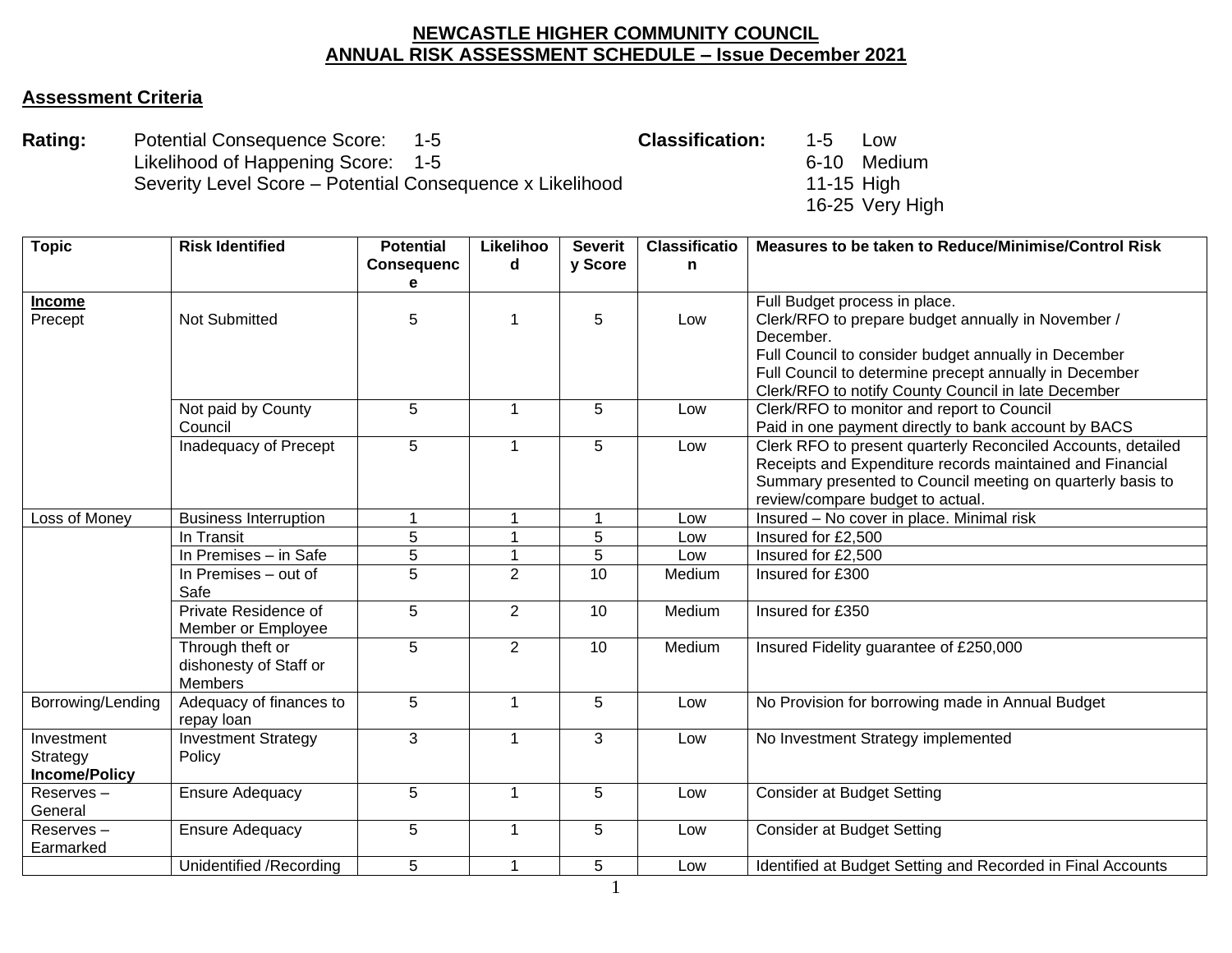| <b>Contracts</b>           | Failure to fulfil<br>agreement                                               | 5 | $\overline{2}$ | 10 | Medium    | Clerk/RFO to monitor in conjunction with Council.                                                                                                                                                                                                                                          |
|----------------------------|------------------------------------------------------------------------------|---|----------------|----|-----------|--------------------------------------------------------------------------------------------------------------------------------------------------------------------------------------------------------------------------------------------------------------------------------------------|
|                            | Loss of income                                                               | 5 | $\overline{2}$ | 10 | Medium    | Clerk/RFO to monitor service delivery in line with contract to<br>ensure potential revenue streams are not impacted.                                                                                                                                                                       |
| <b>Expenditure</b>         |                                                                              |   |                |    |           |                                                                                                                                                                                                                                                                                            |
| <b>Legal Powers</b>        | Illegal Payment or<br>Activity                                               | 5 | $\overline{2}$ | 10 | Medium    | All statutory powers to undertake work recorded in minutes.<br>Ensure compliance with Standing Orders and Financial<br>Regulations. Review of Standing Orders and Financial<br>Regulations prior to adoption at Annual Meeting.                                                            |
| <b>Bank Payments</b>       | <b>Cheque Payments</b>                                                       | 5 | 2              | 10 | Medium    | All cheque payments to be approved and recorded in minutes.<br>Bank mandate set up to provide for two signatories on all<br>cheques. Mandate is reviewed annually at Annual Meeting.                                                                                                       |
|                            | Internet Payments                                                            | 5 | 4              | 20 | Very High | All online payments to be approved and recorded in minutes.<br>Payment Approval schedule (as presented to meetings) must<br>be signed in accordance with Bank mandate (ie: two<br>signatories). Mandate is reviewed annually at Annual Meeting.<br>Independent Internal Auditor to verify. |
| Salaries/Wages             | Wrong Salary Paid                                                            | 5 | 4              | 20 | Very High | Clerk's salary presented to Council monthly and Chairman to<br>scrutinise details of payments.                                                                                                                                                                                             |
|                            | Wrong Rate Applied                                                           | 5 | $\mathbf{2}$   | 10 | Medium    | Reconcile with minutes of National Agreed Rates for Clerks                                                                                                                                                                                                                                 |
|                            | False Employee                                                               | 5 | $\overline{2}$ | 10 | Medium    | Internal Auditor to undertake examination of PAYE records.                                                                                                                                                                                                                                 |
|                            | Not Accounting for<br>correct deductions of NI,<br>Tax and<br>Superannuation | 5 | 4              | 20 | Very High | Independent Internal Auditor to test deductions during annual<br>audit.                                                                                                                                                                                                                    |
|                            | Submission of PAYE<br>records Payments                                       | 4 | $\mathbf{1}$   | 5  | Low       | Returns submitted monthly. Internal Auditor to verify.<br>Annual Return to be completed electronically                                                                                                                                                                                     |
| VAT Payment<br>Recovery of | Improper recording of<br>input/output VAT                                    | 5 | $\overline{2}$ | 10 | Medium    | Detailed electronic analysis sheet maintained and provided to<br>H.M Revenue & Customs annually.                                                                                                                                                                                           |
|                            | Improper Identification<br>of Non-Business<br>Activities                     | 5 | $\overline{2}$ | 10 | Medium    |                                                                                                                                                                                                                                                                                            |
|                            | Inability to meet annual<br>submissions to H.M.R.C                           | 5 |                | 5  | Low       | Systems in place to ensure compliance.                                                                                                                                                                                                                                                     |
|                            | Annual Reconciliation of<br>return.                                          | 5 | 1              | 5  | Low       |                                                                                                                                                                                                                                                                                            |
| Financial<br>Assistance    | Legal Power to<br>contribute                                                 | 5 | $\overline{2}$ | 10 | Medium    | Compliance with section 137 and other legislation                                                                                                                                                                                                                                          |
|                            | Compliance with<br><b>Council Policy</b>                                     | 5 |                | 5  | Low       | <b>Educate/Remind members of Policy</b>                                                                                                                                                                                                                                                    |
|                            | Overspend                                                                    | 5 | $\overline{2}$ | 10 | Medium    | Clerk/RFO to monitor monthly                                                                                                                                                                                                                                                               |
| Councillors<br>Allowances  | Over/Under payments to<br>Members                                            | 4 |                | 5  | Low       | Infrequent claims. Allowances paid will be by strict reference to<br>Independent Remuneration Panel for Wales Annual Report.                                                                                                                                                               |
|                            | Proper deduction of tax                                                      | 5 |                | 5  | Low       | Clerk/RFO to administer where applicable. Internal Auditor to<br>verify.                                                                                                                                                                                                                   |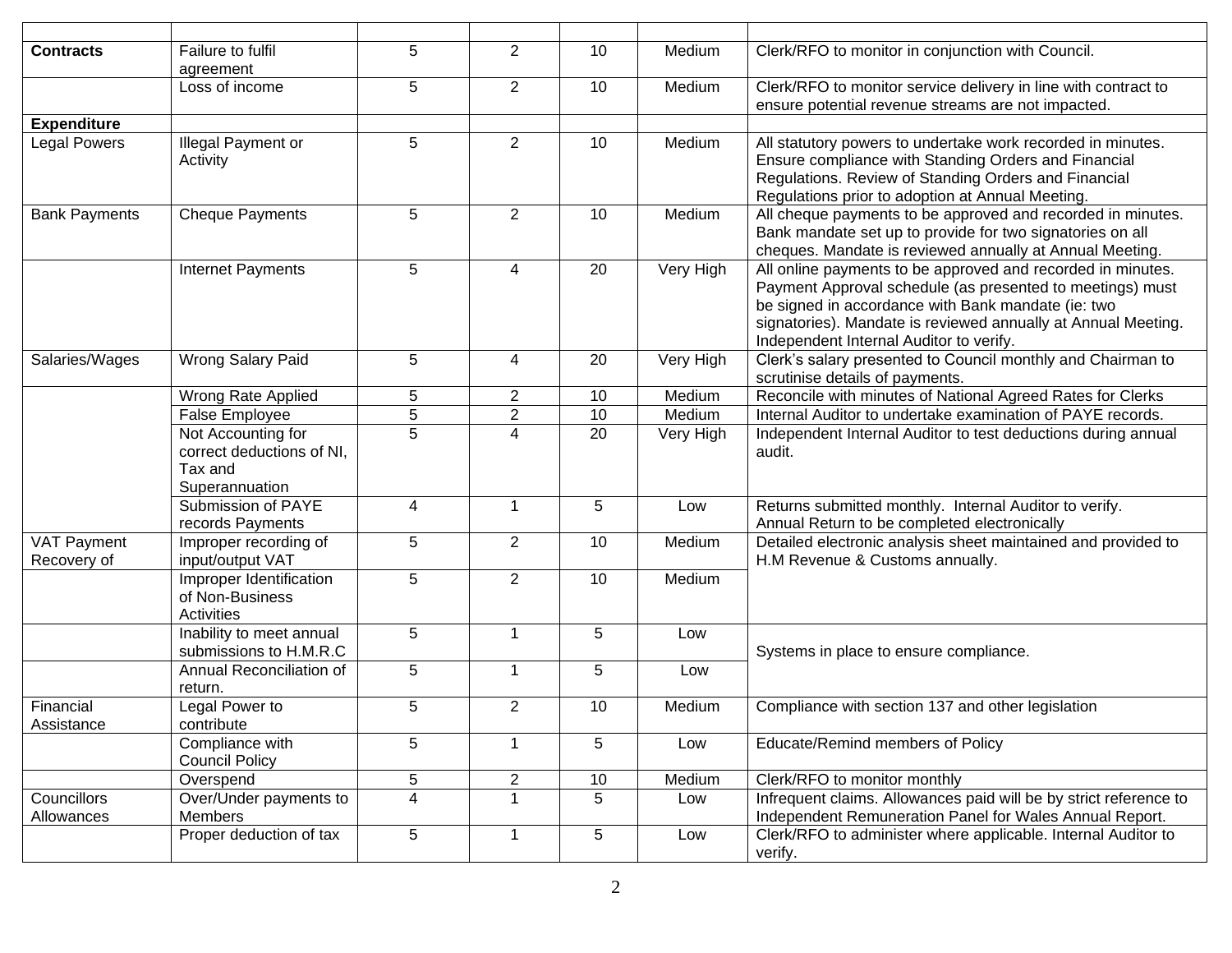|                                                      | Maintain proper records                                                                                    | 3               |                | 3           | Low    | Standard claim forms to be completed.                                                                                                                                                                                                         |
|------------------------------------------------------|------------------------------------------------------------------------------------------------------------|-----------------|----------------|-------------|--------|-----------------------------------------------------------------------------------------------------------------------------------------------------------------------------------------------------------------------------------------------|
| <b>Training</b>                                      |                                                                                                            |                 |                |             |        |                                                                                                                                                                                                                                               |
| Councillors                                          | Failure to fulfil the duty<br>to act properly.                                                             | $\overline{4}$  | $\overline{2}$ | 8           | Medium | Membership of One Voice Wales. Utilise relevant training<br>opportunities as and when circulated by OvW.                                                                                                                                      |
|                                                      |                                                                                                            |                 |                |             |        |                                                                                                                                                                                                                                               |
| <b>Clerk</b>                                         | Failure to fulfil the duty<br>to act properly.                                                             | 5               | $\overline{2}$ | 10          | Medium | Annual Performance Review to establish training needs.<br>Membership of One Voice Wales. Utilise training opportunities<br>as and when circulated by OvW and other relevant bodies.                                                           |
| Other                                                |                                                                                                            |                 |                |             |        |                                                                                                                                                                                                                                               |
| Assets                                               | Loss/Damage thereof                                                                                        | 5               | $\overline{2}$ | 10          | Medium | Weekly / monthly inspection of Community facilities, to include<br>all assets such as Christmas lights, defibrillators and playing<br>fields.<br>Insure against all risks. Review annually.                                                   |
|                                                      | Risk or damage to third<br>party property or<br>individuals                                                | $\overline{4}$  | $\overline{2}$ | 8           | Medium | £10,000,000 Indemnity of Public & Product Liability in place.<br>Review annually                                                                                                                                                              |
|                                                      | Security of Buildings<br>and Equipment                                                                     | $5\phantom{.0}$ | 3              | 15          | High   | Weekly inspection of Community Halls. Management<br>Committee agreements in place. Weekly/Monthly and Annual<br>inspections of recreational facilities.<br>Insure against all risks. Review annually.                                         |
|                                                      | Security of Information                                                                                    | 5               | $\overline{2}$ | 10          | Medium | Use of anti-virus software. Frequent data back up to USB<br>device.                                                                                                                                                                           |
|                                                      | <b>Asset Register</b>                                                                                      | 5               | $\overline{c}$ | 10          | Medium | Review and update Asset Register annually                                                                                                                                                                                                     |
| Staff                                                | Insufficient to deliver<br>service                                                                         | $\overline{5}$  |                | 5           | Low    | <b>Annual Review of Staff Structure</b>                                                                                                                                                                                                       |
| Staff                                                | Loss of key personnel -<br>(Clerk) through ill health,<br>retirement, long term<br>sickness or even death. | $5\phantom{.0}$ | 3              | 15          | High   | Unavoidable risk with single employee. Clerk/RFO to prepare<br>and document work instructions for all key activities. List of all<br>system passwords to be lodged with Chair to mitigate disruption<br>in the event of Clerk/RFO incapacity. |
| Consultations                                        | Meeting of deadlines for<br>response                                                                       | 3               | 4              | 12          | High   | Hold supplementary planning meetings to consider planning<br>applications and other consultative documents falling in<br>between normal monthly meetings.                                                                                     |
| <b>Document Security</b>                             | Appropriateness of<br>existing facilities                                                                  | 5               | 3              | 15          | High   | Archived records reviewed and logged. Documents held in<br>storage room. Consider storage of historical records with<br>Glamorgan archives.                                                                                                   |
| <b>Financial Records</b>                             | Inadequate Records                                                                                         | $\sqrt{5}$      | 1              | 5           | Low    | Records subject to Internal Audit verification for completeness.<br>Electronic records held and backed up. Records regularly<br>updated in accordance with adopted Finance Regulations.                                                       |
| Minutes                                              | Accurate and Legal                                                                                         | 5               |                | $\mathbf b$ | Low    | Held electronically. Reviewed, signed, and dated at following<br>meeting.                                                                                                                                                                     |
| <b>Health and Safety</b><br><b>Risk Assessment</b>   | Failure to identify                                                                                        | 5               | $\overline{2}$ | 10          | Medium | Professionally prepared risk assessments to be sought if<br>required.                                                                                                                                                                         |
| <b>Disability</b><br>Discrimination<br><b>Issues</b> | Failure to identify and<br>implement adaptations                                                           | 3               | 3              | 9           | Medium | Professional assessment required to ensure compliance.                                                                                                                                                                                        |